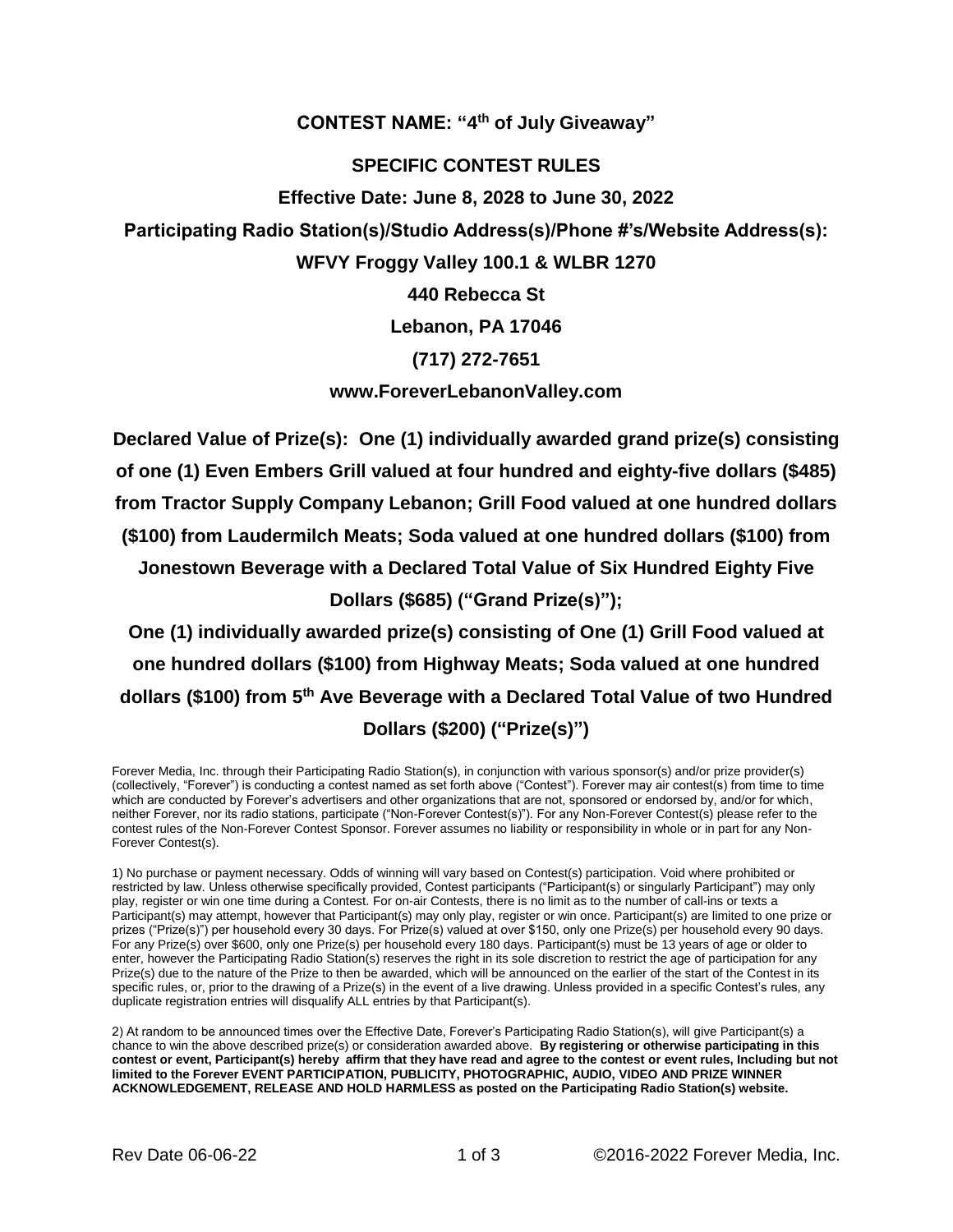- During the Effective Date, Participant(s) will be directed to the Participating Radio Station(s) Website to register from 12:01 AM June 8, 2022 through 3:00 PM June 29, 2022.
- One (1) Grand Prize(s) and One (1) Prize winners will be randomly selected from all eligible entries received and announced at 8:00 AM on Thursday, June 30, 2022 on the Participating Radio Station(s).
- Event contingent on and subject to any and all Sponsor Location/Venue COVID 19 rules and regulations in place at the time of the Event.
- Must be 18 years of age or older to enter and must possess a valid State issued Driver's License or State issued Identification Card to be a Participant and to pick up the Prize(s).
- Winning Participant(s) will be announced on the air and/or on the Participating Radio Station(s) website and/or will be notified by the preferred phone number or email provided by the Participant(s) in the event of a registration.
- Winners are responsible for completing all required paperwork concerning the delivery of their Prize(s). Including but not limited to the Forever EVENT PARTICIPATION, PUBLICITY, PHOTOGRAPHIC, AUDIO, VIDEO AND PRIZE WINNER ACKNOWLEDGEMENT, RELEASE AND HOLD HARMLESS as posted on the Participating Radio Station(s) website. Prize(s) winners are responsible for any additional expenses beyond the specifics detailed such as transportation to and from the event and parking fees to the venue.
- Prize(s) may be time sensitive. Unless otherwise notified by the Participating Radio Station(s), winner(s) must pick up their Prize(s) on the earlier of: (i) noon two (2) business days prior to the date of a time specific contest, concert, or event, or (ii) thirty (30) days from the Prize(s) award. Proper photo ID will be required to pick up a Prize(s) at the Participating Radio Station(s) or, in the event that a specific Prize(s) must be picked up at a venue will call window, proper Photo ID for that Winner will be required. Winners are hereby advised and acknowledge that Event admission Prize(s) may be issued by the Prize(s) Event Venue in e-ticket or other electronic delivery form, which would require Winners to supply a valid email address to Forever in advance. Winners are responsible for notifying Forever of their receipt of any electronic tickets and agrees to hold Forever harmless from and any all claims regarding the electronic transmittal of any Venue electronic ticket failure or discrepancy.
- If any concert or event is cancelled, no other Prize(s) will be substituted.
- Prize(s) encompassing Restaurant gift certificate(s) have no cash value and may have redemption restrictions such as not being redeemable for purchase of alcohol and/or the gratuity. All restaurant gift certificates Prize(s) Winners are responsible for confirming with the particular restaurant gift certificate venue regarding any restrictions prior to use.
- Winners are responsible for completing all required paperwork concerning the delivery of their Prize(s). Any Forever Contest(s) winner who during the course of a calendar year wins more than \$600 in prizes in the aggregate from Forever and/or a participating Vendor or Sponsor for those Contest(s) will receive an IRS Form 1099 from Forever, or as otherwise specifically provided in the rules for that Contest.
- **Prize(s) that might include either a specific or random prize that includes the award of event tickets to a concert venue or other event ("Event") may have varying de minimus declared values that exceed the \$200 Declared Value of Prize(s). In addition, this type of Event may also include a meet and greet and/or backstage pass and/or VIP opportunity on a case-by-case basis. If a meet and greet, backstage pass opportunity is available for a particular Event it will be announced in advance of that Event, and the value of the meet and greet and/or backstage pass will be declared at 150% of the base floor premium seat and included as an add on to the per ticket value ("Prize(s)").**
- All Contest Participant(s) are also advised that any Prize(s) for a particular Forever Contest may be supplied by a Record Label, Event Promoter, or other type Sponsor ("Prize(s) Provider"). In such case where the Prize(s) Provider is not a traditional over the air advertiser, the Participating Radio Stations will advise such over the air, during the contest at random times.
- The Forever Participating Radio Station(s) may from time to time work in conjunction with artists, concert promoters and various venues throughout our listening area to provide contestants the opportunity to win tickets and sometimes meet performers or personalities backstage and/or communicate with the performers or personalities via internet or social media as part of a contest or promotion. In such case, the Participating Radio Station(s) will be notified not later than 24 hours prior to the event where possible. This opportunity is at all times subject to the sole discretion of the performer and the controlling venue or the Participating Radio Station(s) and subject to change at any time. With this in mind, there may be situations where the Forever Participating Radio Station(s) and the promoter and/or the venue cannot be held liable for, including but not limited to: changes to the time, place, method, procedure, acts of god, technical or logistical difficulties or cancellation of the event and or applicable interface with the performer or personality interface sessions at any time. In all cases of performer or personality interface, Winner(s) are responsible for arriving or being available for the interface at the predetermined time and may not be intoxicated or under the influence of any substance, Winners that miss the predetermined time or are visibly impaired or act in appropriately as, determined in the sole discretion of the performer, and/or personality, and/or any Forever Media employee and/or artist management at their sole discretion, will forfeit their